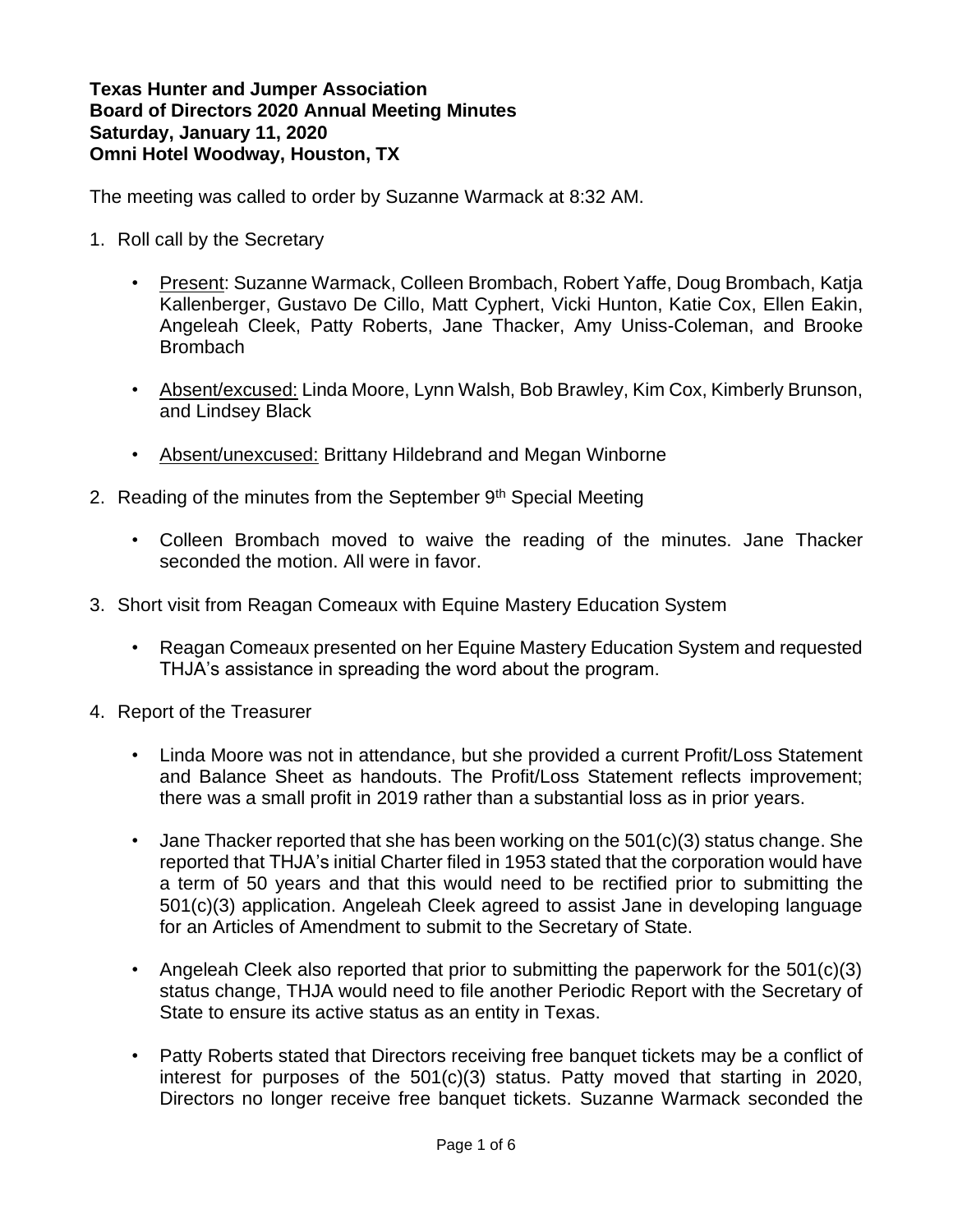motion. Ellen Eakin, Colleen Brombach, and Doug Brombach abstained. All others were in favor.

- 5. Report of the Rule Book Committee
	- Jane Thacker requested a vote on a new purpose statement that she drafted for the 501(c)(3) status change. She read the drafted statement aloud, and all were in favor. Robert Yaffe agreed to update the purpose statement on the website.
	- Jane Thacker confirmed that all items voted upon at the 2019 Rules Meeting had been added/modified apart from the equitation offerings, the details of which were still being finalized. She requested clarification on an updated quorum considering the number of Directors has been reduced. It was agreed that 8 was an appropriate quorum. Jane agreed to update the Bylaws accordingly.
	- There was discussion surrounding the committees specified in the Bylaws. As the Bylaws allow the President to appoint committees as he or she sees fit, there was agreement that certain of the listed standing committees do not need to be identified explicitly in the Bylaws. Katja Kallenberger moved to remove the Hunter Breeding Committee and the Sponsorship and Education Committee from the list of standing committees in the Bylaws. Katie Cox seconded the motion. All were in favor.
	- Amy Uniss-Coleman commented that the trending decline in attendance at the Annual Meeting and the banquet appears to be related to a change in the overall atmosphere of the industry. Exhibitors are travelling further to compete, competing more often, and appear to be less focused on annual awards than in the past.
	- Matt Cyphert suggested adding awards such as 'lifetime achievement', 'sportsmanship', and/or 'rising star' to the banquet in order to increase hype and engage more members. This idea was well-received.
	- Amy Uniss-Coleman suggested that THJA consider hosting a 'THJA Spectacular' class (both hunter and jumper) that offered significant prize money and required participants to be THJA members. She suggested a format similar to the Texas Super Series program. It was discussed that the funds currently used for the High Point Award could potentially be repurposed for this class. The idea was tabled for further discussion at a future meeting.
	- Colleen Brombach requested clarification regarding whether a member was eligible to receive a year-end award if they *competed* in the division at three THJA recognized shows or *placed* in the division at three THJA recognized shows. Currently, a member must *place* in the division at three THJA recognized shows to be eligible for a yearend award. Angeleah Cleek agreed to add this issue to a list of items to discuss and consider modifying at the Rules Meeting.
	- Amy Uniss-Coleman announced that without a sponsor this year, the Texas Equitation Cup (TEC) program will not continue. She reported that she, Bob Brawley, and Colleen Brombach have been working with show managers to finalize the details of THJA's new equitation offerings and medal finals. The intent is for the THJA Medal Final to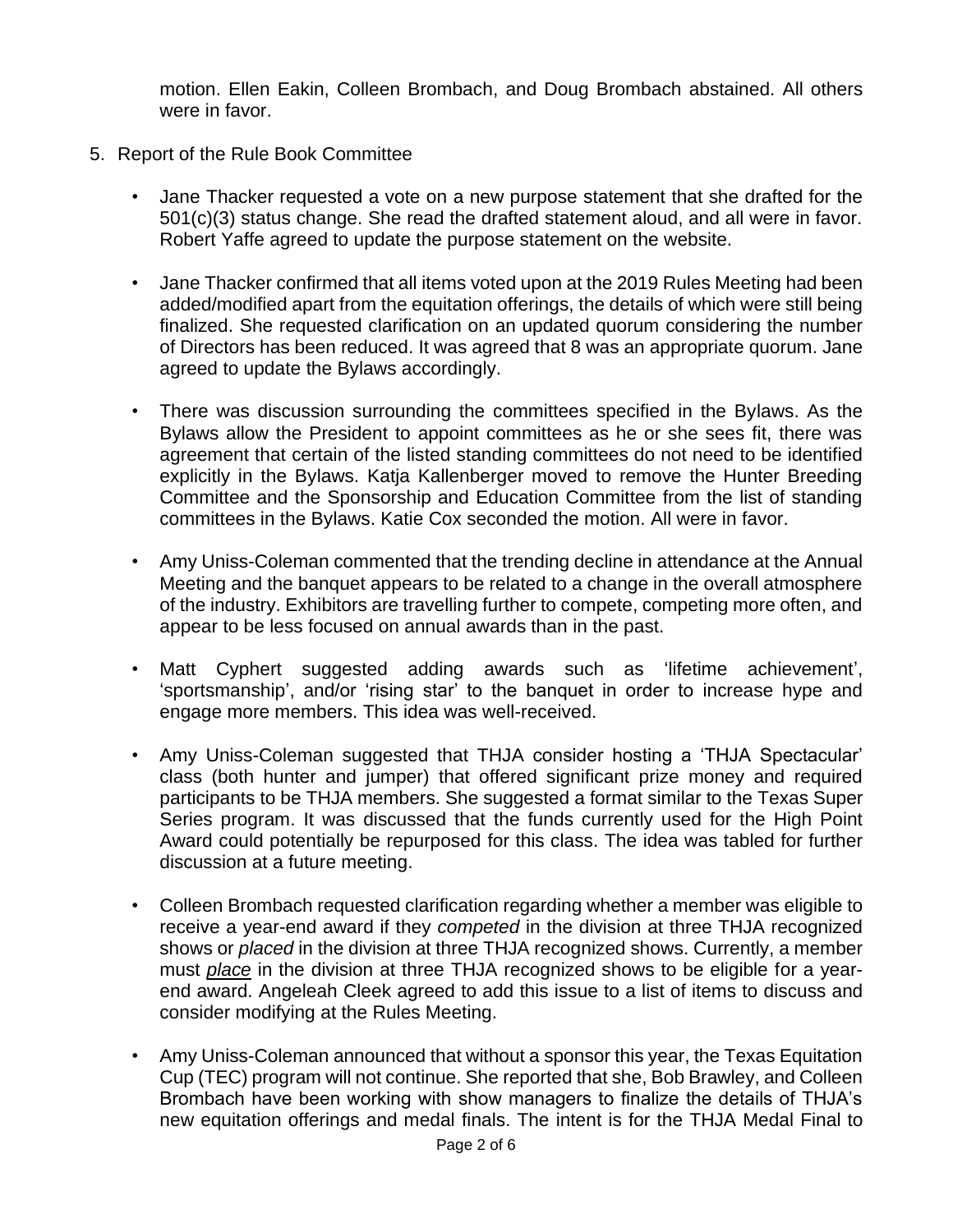replace the TEC. Amy and Colleen presented their finalized language for the equitation and medal final offerings. They proposed to remove the 3'3" level from the specifications in order to show managers to support the program. All agreed. Jane Thacker agreed to finalize the updates to the Rule Book.

- It was noted that while THJA is now recognizing certain medals as part of the classes comprising an equitation division (to award Champion/Reserve Champion points), as USHJA does not do this, riders will not earn additional Zone equitation points. Amy Uniss-Coleman and Colleen Brombach agreed to work with USHJA in hopes of modifying the Zone specifications to align with THJA moving forward.
- Amy Uniss-Coleman agreed to utilize information from past TEC Finals to develop a proposed budget for the THJA Medal Final. She agreed to present three budget options (low cost, middle-ground, and high-end) to the Executive Committee via email by February 1, 2020.
- Amy Uniss-Coleman and Colleen Brombach agreed to speak with Patrick Rhodes to determine whether he would be willing to host the THJA Medal Final at Southwest Showdown. It was agreed that this would be an ideal show for the THJA final as riders can use it to prepare for medal finals at Indoors.
- It was agreed that March 1, 2020 will be the start date for the accumulation of additional points under the updated rules (e.g. Champion/Reserve Champion points for equitation division). Robert Yaffe agreed to send out promotional communications when the date of the Medal Final is finalized.
- After some discussion on the topic, Colleen Brombach agreed to prepare a letter to be sent from THJA to USHJA Zone 7 requesting that the specifications for Junior Equitation 14 and Under be changed such that the height is consistent with Junior Equitation 15-17.
- Suzanne Warmack moved that each Officer (President, Vice President, Second Vice President, Secretary, and Treasurer) examine their duties as defined in the THJA By-Laws and, to the extent necessary to be consistent with current practices, prepare an updated description of the duties of their position. Patty Roberts seconded the motion. All were in favor.
- 6. Report of the Nominating Committee
	- The following positions will expire at the end of 2020:
		- $\circ$  3N Linda Moore
		- $\circ$  6C Doug Brombach
		- o 9S Gustavo De Cillo
		- o 12AL Kimberly Brunson
		- $\circ$  15AL Lindsey Black
		- $\circ$  18AL Patty Roberts
	- Angeleah Cleek asked that the above Directors consider whether they would like to renew their position and be prepared to announce their decision at the next meeting.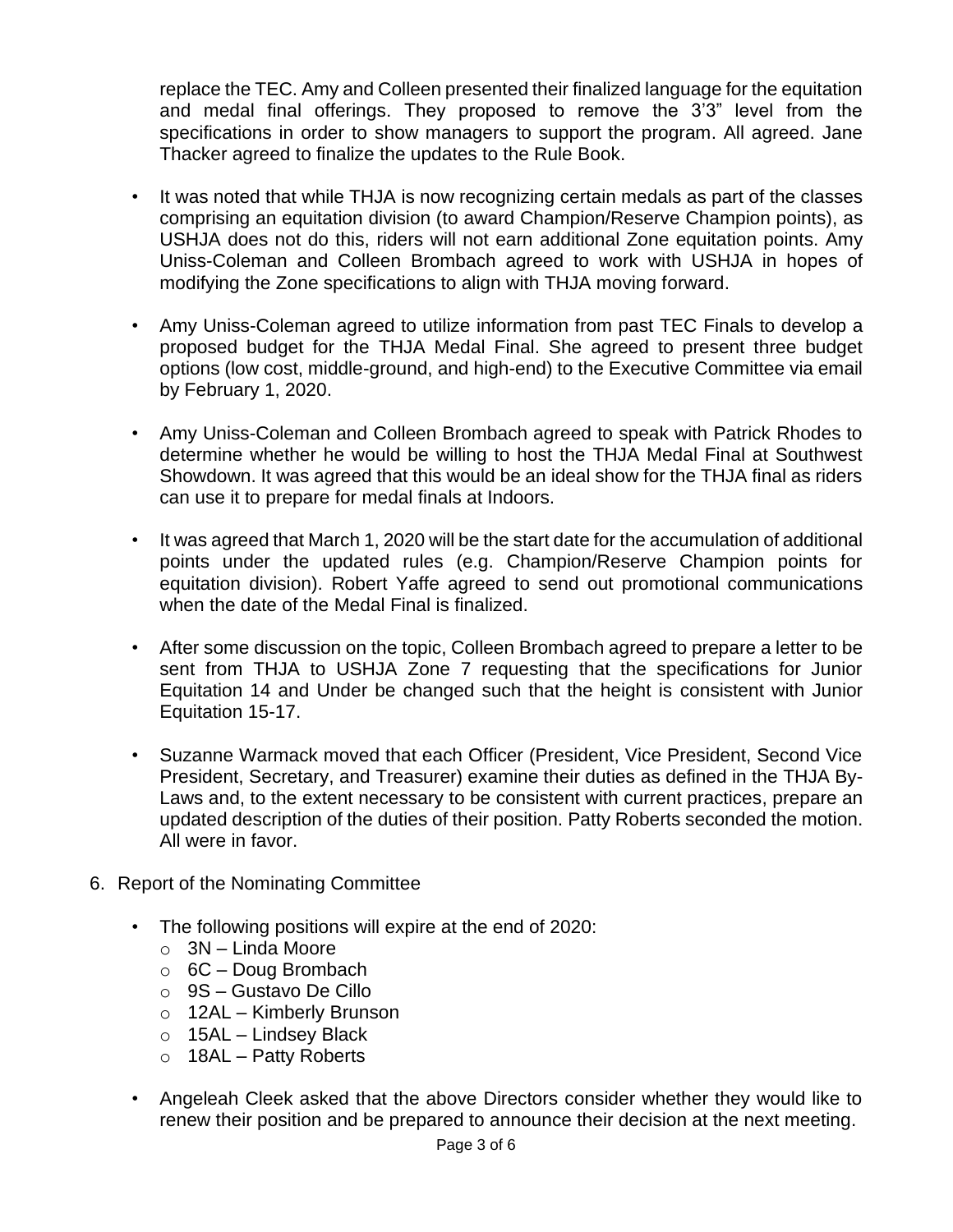- 7. Report of the Prize List Review Committee
	- The Prize List Review Committee did not have any items for discussion.
- 8. Report of the Exhibitor Show Standards Committee
	- The Exhibitor Show Standards Committee did not have any items for discussion.
- 9. Report of the Sponsorship and Education Committee
	- Patty Roberts presented the 2020 scholarship initiatives developed by the Sponsorship and Education Committee. Her presentation was well-received.
- 10.Report on the website and information systems
	- Robert Yaffe did not have any updates to report relating to the website and information systems. However, he expressed a need for further advance notice of rule changes (including language for the Rule Book and specific details) to allow him to update the information systems accordingly in a timely fashion.
	- Patty Roberts moved that, in the future, proposed rule changes be submitted for consideration to the Board (with specificity and suggested language for the Rule Book) at least two weeks in advance of the Rules Meeting. Ellen Eakin seconded the motion. All were in favor.
- 11. Report on USEF and USHJA News
	- Colleen Brombach reported that discussion this year at the USHJA Annual Meeting focused heavily on Safe Sport. She also stated that changes to the Trainer Certification Program were in process. She did not have additional noteworthy items to report.
- 12.Report of the Membership Committee
	- Ellen Eakin reported that the planned survey for exhibitors had been developed but had not yet been circulated. She stated that the Membership Committee planned to send it out in advance of Pin Oak and to promote it at Pin Oak. Ellen agreed to send the survey to the Board for final review. After some discussion, Ellen moved that THJA send out the survey prior to Pin Oak and offer an incentive (entry into a drawing to win a THJA halter) for filling out the survey. She added that entry into the drawing would be optional depending on whether participants wanted to remain anonymous or submit their name for the drawing. Patty Roberts seconded the motion. All were in favor.
	- Robert Yaffe reported that membership numbers were up for 2019 compared with prior years. He noted that some of the increase appeared to be related to THJA's requirement that each horse, owner, and rider be a member to receive points. It appeared that certain owners were paying for nonmember catch riders to join THJA after realizing their horses weren't receiving points.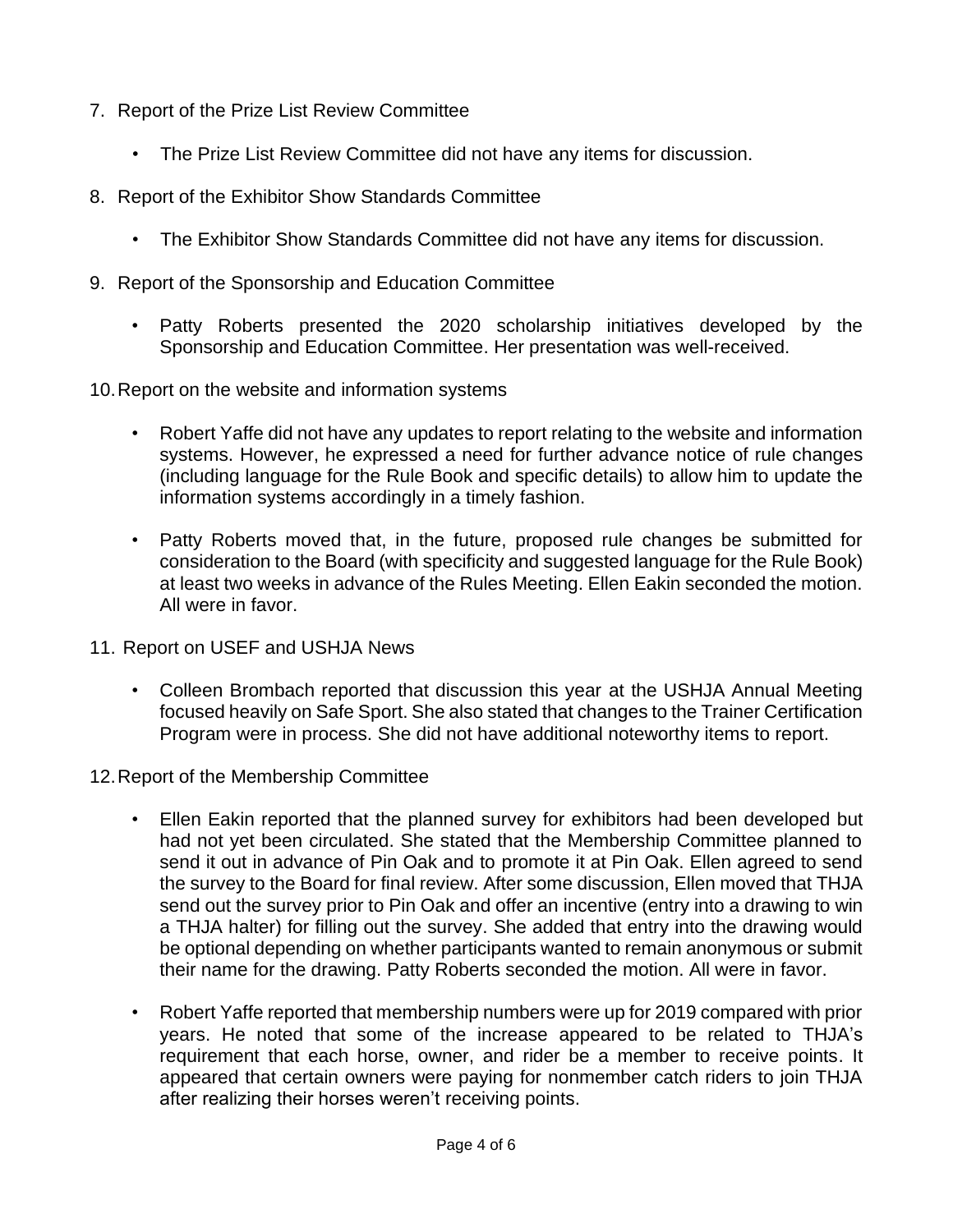- After some discussion, it was agreed that it would be beneficial to promote THJA's recent addition of recognized divisions (Opportunity, Short Stirrup, etc.) to the local organizations. Patty Roberts agreed to provide the promotional material she had developed (announcing new initiatives in 2020) to individuals who could help spread the word with the various local organizations.
- 13.Report on the THJA Annual Awards Banquet
	- Patty reported on the status of the 2020 Annual Awards Banquet. As discussed earlier in the meeting, while the Banquet Committee estimated attendance of 225 people, only approximately 160 people have purchased tickets.
	- Patty Roberts moved that the 2021 Annual Awards Banquet be held on January 9, 2021 at a time and location TBD and that the Annual Board of Director's meeting also be held on January 9, 2021 at a time and location TBD. Colleen Brombach seconded the motion. All were in favor.
	- Robert Yaffe agreed to publish an ad on the website seeking volunteers to organize the 2021 banquet. Vicki Hunton and Colleen Brombach agreed to oversee the event and to organize the banquet to the extent no volunteers stepped forward by February 1, 2020.
- 14. Other agenda items:
	- a. Discussion/clarification of rule regarding number of shows to receive points (e.g. place at 3 shows vs. compete at 3 shows) (Colleen Brombach)
		- Topics under this agenda item were covered earlier in the meeting.
	- b. THJA Magazine report and discussion (Suzanne Warmack)
		- Suzanne Warmack reported that magazine ad sales had produced a profit for 2019. She requested permission to explore options for digital opportunities and present these options to the Board with a proposed budget. All attendees agreed to consider such a proposal.
	- c. Passing of the President position and election of remaining THJA Officers and Executive Committee members
		- Katja Kallenberger, the prior Vice President, declined to advance to the President position. Bob Brawley has expressed that he is willing to accept the position of President in the future but is not currently able to do so. It was agreed that, due to extenuating circumstances, Suzanne Warmack would maintain the President position until Bob Brawley was ready to accept it.
		- Vicki Hunton called for a vote to approve the following 2020 Executive Committee slate:
			- o President: Suzanne Warmack
			- o First Vice President: Bob Brawley